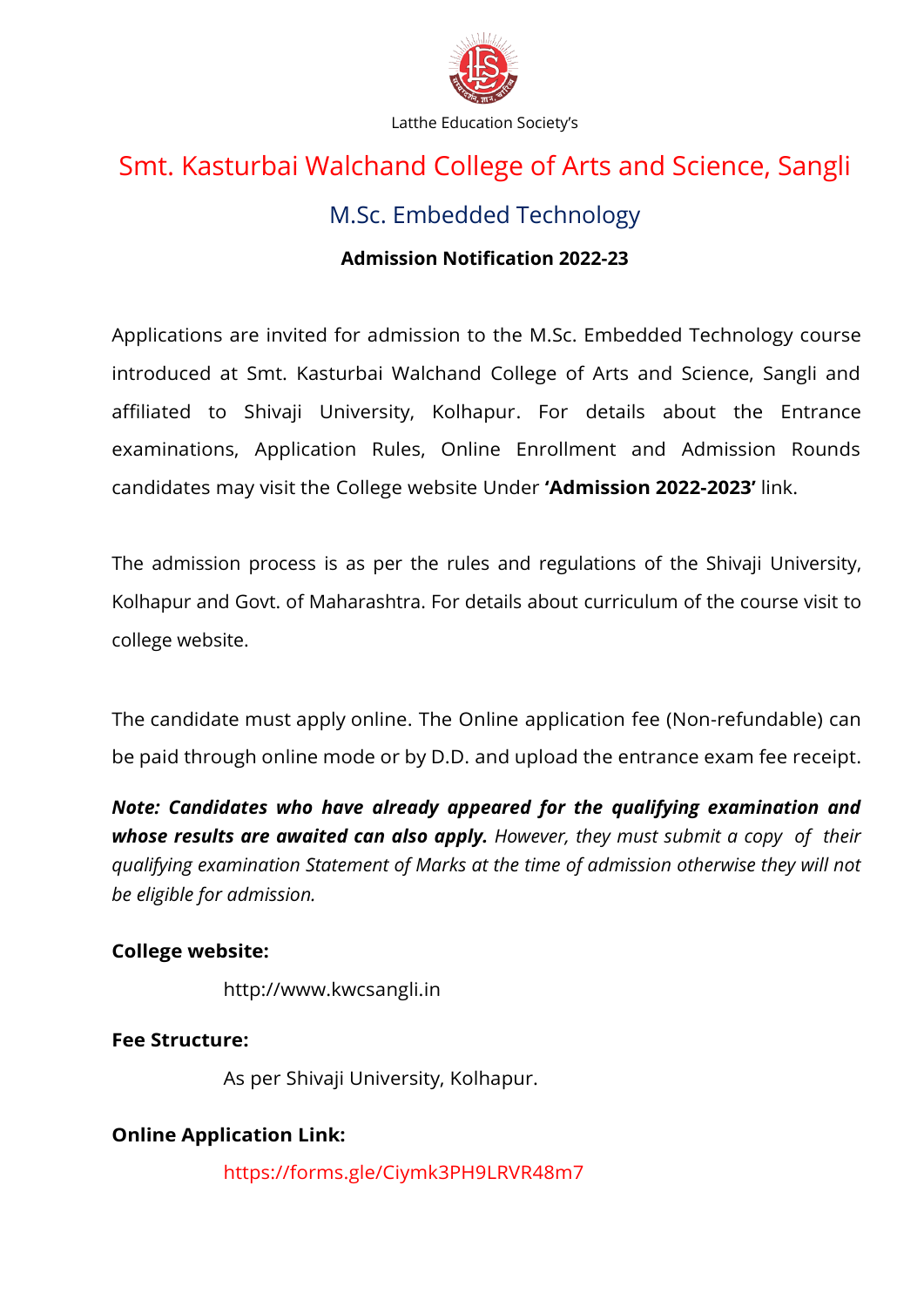### **Eligibility:**

- B.Sc. with Electronics Subject at Principal / Inter disciplinary / Allied / Applied level.
- B.Sc. Electronics at subsidiary level.
- B.Sc. Computer Science (Optional) / B.Sc. Computer Science (Entire) (B.C.S.)

#### **The Programme of Entrance Examinations:**

| <b>Entrance Examination Date:</b> | 27/06/2022       |
|-----------------------------------|------------------|
| Last Date for Online Application: | 24/06/2022       |
| <b>Entrance Examination Fee:</b>  | <b>Rs. 500/-</b> |

Entrance Examination fee may be paid through online mode or by the **Bank Demand Draft** of any Indian National Bank drawn in the favour of the **Principal, Smt. Kasturbai Walchand College of Arts and Science, Sangli.**

| Name of Bank     | : Smt. Kasturbai Walchand College Of Arts And |  |
|------------------|-----------------------------------------------|--|
|                  | Science Sangli Msc.                           |  |
|                  | Account Number : 06591000006481               |  |
| <b>IFSC Code</b> | : PSIB0000659                                 |  |
| <b>MICR</b>      | : 416023151                                   |  |

#### **Examination Centre's:**

Entrance Examination will be conducted in Following Centers.

| <b>Kolhapur</b> | Vivekananda College, Kolhapur                                                                   |
|-----------------|-------------------------------------------------------------------------------------------------|
| <b>Sangli</b>   | Smt Kasturbai Walchand College of Arts & Science Sangli                                         |
| <b>Satara</b>   | Yashwantrao Chavan Institute of Science, Satara<br>Yashwantrao Chavan College of Science, Karad |
| Solapur         | K. B. P. College, Pandharpur                                                                    |

*If the number of candidates is less than TEN at the centre, College reserves the right to cancel the said entrance examination centre. The decision regarding alternative centre will be displayed onthe college website and will be final and binding.*